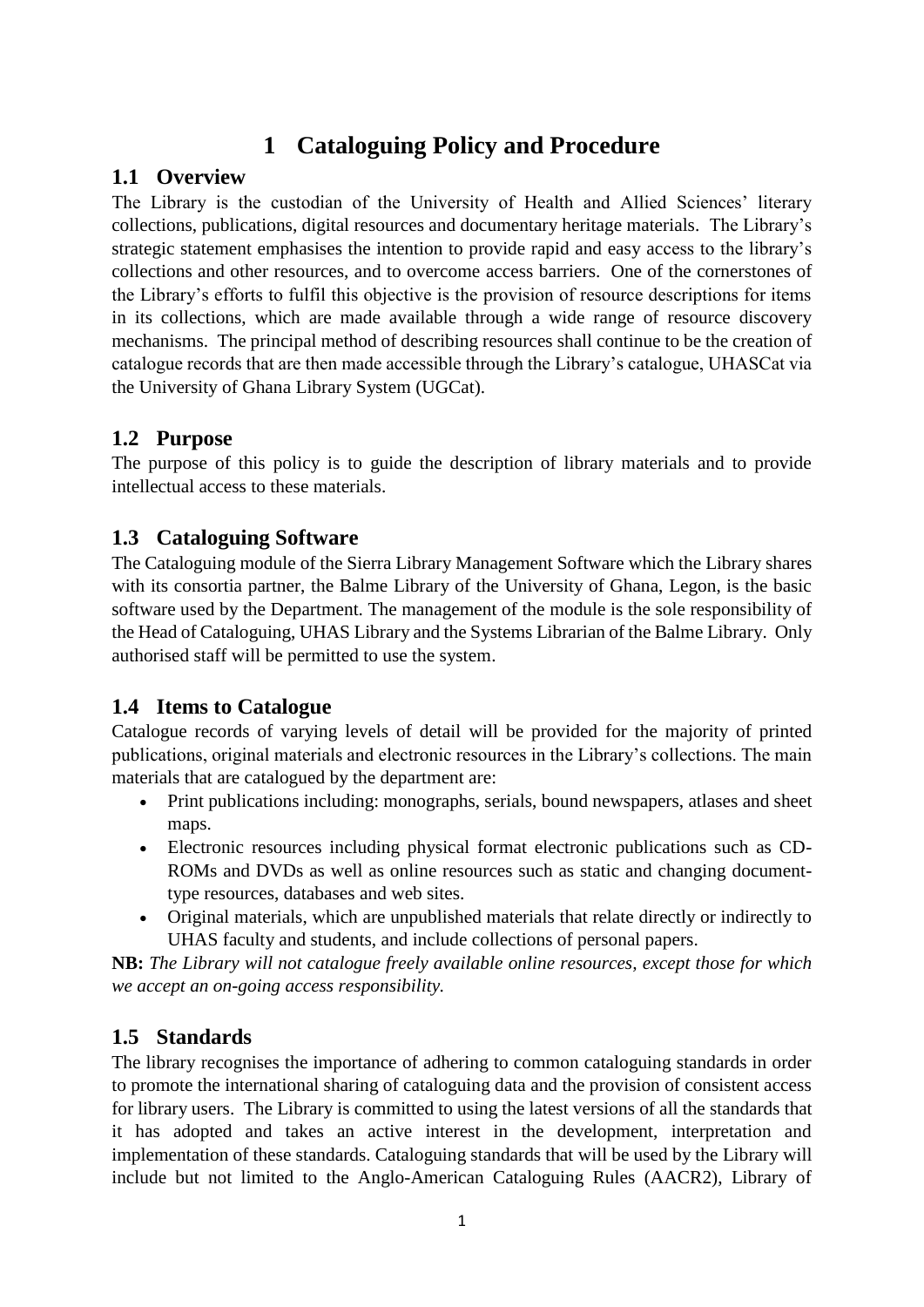Congress Rule Interpretations (LCRI), Library of Congress Subject Headings (LCSH), Library of Congress Classification Scheme, National Library of Medicine Classification Scheme, Medical Subject Heading (MeSH), Cutter Table and Machine-Readable Catalogue (MARC21). Consistent access for users will also be provided by using Authority Control to establish a single preferred form for personal, corporate and meeting names; uniform and series titles; and subject and geographic headings. In establishing headings, the Department refers to the Library of Congress Subject Authorities, Library of Congress Name Authorities and the MeSH.

### **1.6 National and International Cooperation**

The will Library support cooperative cataloguing within Ghana and international library communities, including exchanging catalogue records with other libraries and library systems. The Library will also contribute its catalogue records and holdings information to the University of Ghana Library System, including pre-publication catalogue records created for forthcoming titles. The Library also contributes its catalogue records and holdings to the OCLC WorldCat database. The Library's commitment to cooperative cataloguing and exchanging catalogue records is rooted in the philosophy that resources should be catalogued and described only once. Once created, the Library exploits the data contained in its catalogue records to enable users to find, access and navigate the library's collection through a range of resource discovery mechanisms. The Library's cataloguing data will accessible not only through the Library's own catalogue but also through the University of Ghana Library System.

### **1.7 Sources of Bibliographic Data**

Most materials will be catalogued in-house. Staff will create original records, or copy existing records and edit the results. Through z39.50 functionality in the Library Management System, catalogues such as the Library of Congress Catalogue, National Library of Medicine Catalogue (Locator plus), and OCLC WorldCat database will be searched routinely for records to use. CiP (Cataloguing in Publication) records created by publishers and other copy records will be used where appropriate and upgraded where necessary. The Library will also utilise data from other sources of descriptive information such as citation lists and indexes in the creation of catalogue records. Information from these sources may be automatically added to catalogue records or used to generate a new catalogue record.

## **1.8 Cataloguing Treatment**

#### **1.8.1 Individual and collection records**

It is the library's policy to create individual catalogue records (resource description) for most items in its collections. However, some items may not need individual records. For example, some monographs in series are catalogued at the series level only, in preference to individual records, if the parts have similar titles and content. Cataloguing at the collection level may be used to describe materials that are significant because they belong to a collection and which share unifying aspects such as author or issuing body, subject, language or genre. Collections of archival material and personal papers will be routinely catalogued at the collection level rather than the item level. Collection records will also be used to provide access to groups of material such as ephemera that are too numerous to describe individually, or that have little research value individually. Occasionally, a collection record will be used as an interim level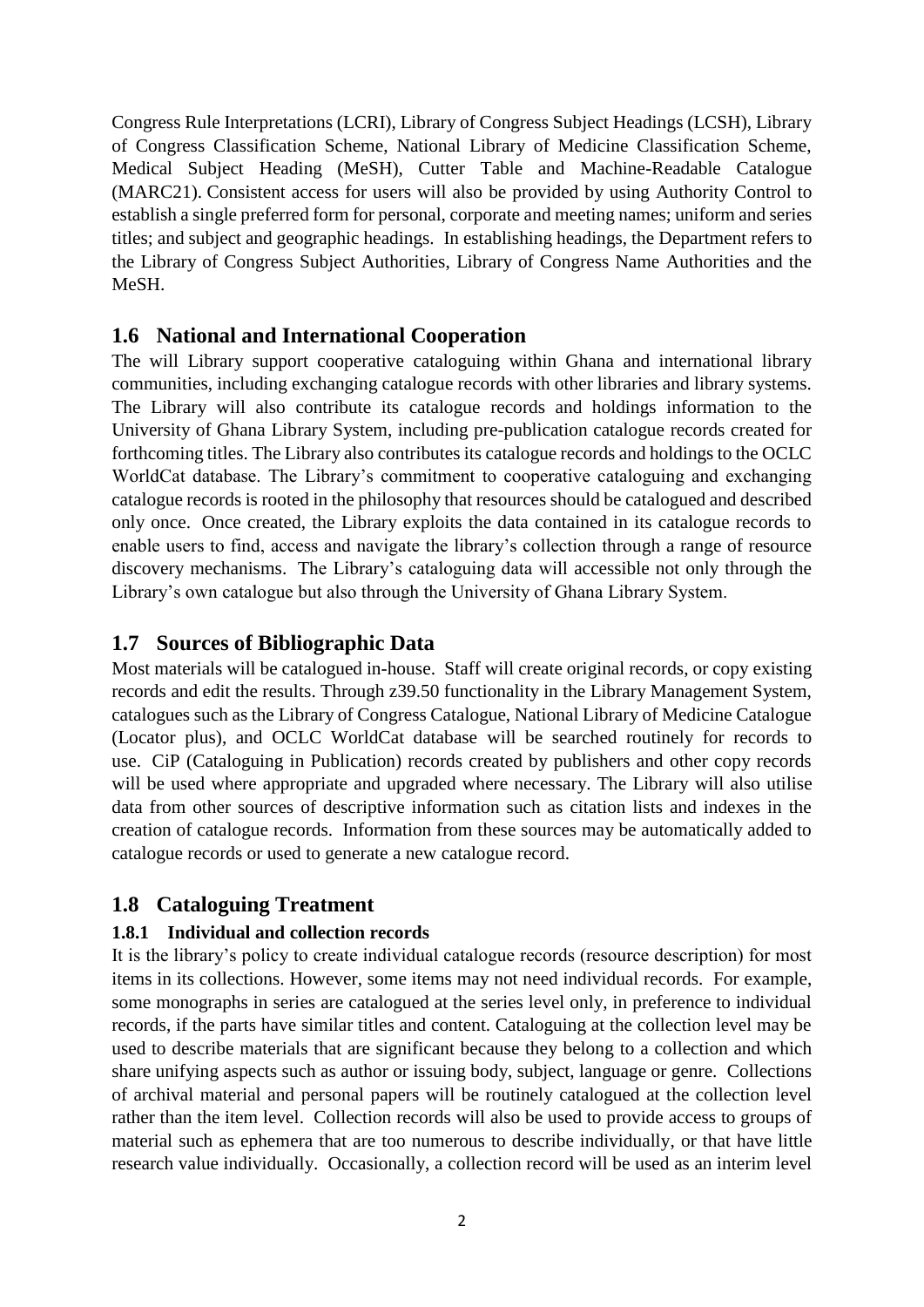of control until items can be individually catalogued. Collection records contain a broad description of the collection, appropriate access points and subject access. They usually also contain a short abstract or note about the group of items. For some types of materials including pictures and oral history recordings, collection records may be supplemented with individual catalogue records for some or all items within the collection.

#### **1.8.2 Language and script of cataloguing**

The language of cataloguing shall be English.

#### **1.8.3 Data enrichment**

The Library will actively pursue viable strategies to enrich catalogue records and enhance user access to information. For instance, links will be provided in the catalogue to items that are known to also be in the collections of another institution and have been digitised by them. Links will also be provided to websites that are known to interpret items from the Library's collections, such as online exhibitions. Information will be provided, where possible, about conditions and restrictions on the availability and use of resources in the Library's collections.

### **1.9 Levels of Cataloguing**

Three levels of cataloguing: high, medium and brief will be used by the Library. The cataloguing level determines the amount of detail and description provided in the catalogue record. The level of cataloguing to be applied will be determined by a combination of factors such as the type or nature of the resource, and the Library's collecting priorities as set out in the Collection Development Policy. The provision of sufficient description and access points to allow users to find, identify, select and obtain the resource they need will also be considered when selecting a level of cataloguing apply. The levels of cataloguing specified in this document apply to both original and copy cataloguing activities. Original catalogue records will be created to the appropriate level if a suitable existing or copy record is not found. For copy cataloguing, all copy records that are of a higher level than required will be accepted without adjustment. If copy records are at a lower level than required, they are upgraded to the level specified.

#### **1.9.1 First level cataloguing**

First level catalogue records contain a brief description and one or two access points such as ISBN and author name. No subject headings are assigned. A shortened classification number may be included. First level cataloguing is provided for publications of a transitory or consumable nature such as cut-out books and scrapbooks.

#### **1.9.2 Second level cataloguing**

Second level catalogue records contain the set of descriptive cataloguing data defined for *AACR2* second level of description. They also contain one or two subject headings and limited notes and coded data. Classification numbers are usually included. Second level cataloguing is provided to resources that, due to their nature, require less detailed description and fewer access points to enable users to find and access them, such as novels and recreational publications.